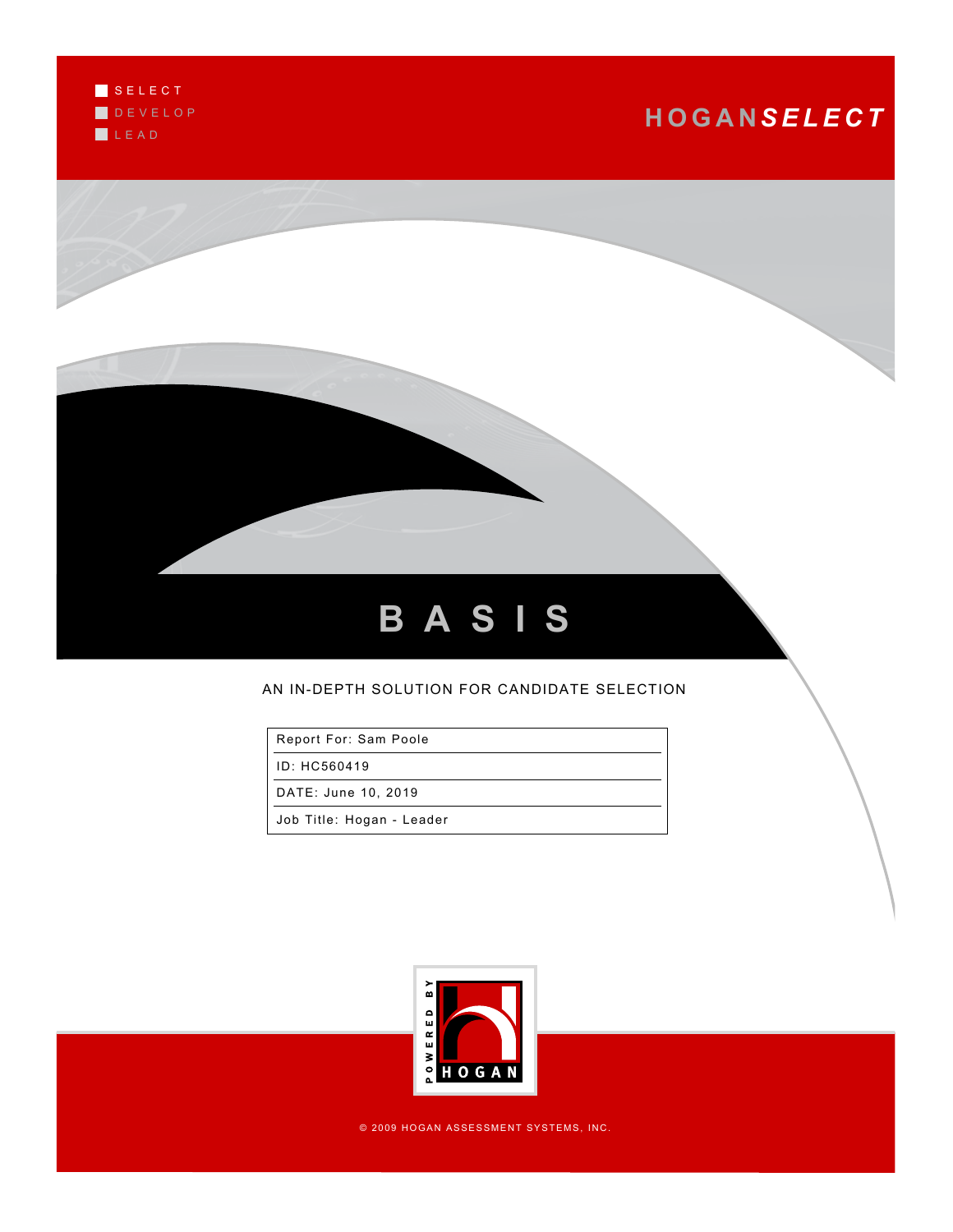

### **INTRODUCTION**

This is the Pre-Employment Assessment Report for Sam Poole. It is divided into different sections, and they are described below.

### **SECTION I - GRAPHIC REPORT**

### **Hogan Personality Inventory (HPI) Graphic Report**

This section provides a graphic report of the candidate's results on the Hogan Personality Inventory (HPI). The HPI evaluates people on seven well-known characteristics that influence occupational success.

#### **Hogan Development Survey (HDS) Graphic Report**

This section provides a graphic report for the candidate's results on the Hogan Development Survey (HDS). The HDS identifies 11 potentially derailing characteristics that can cause an otherwise effective individual to struggle in their career.

#### **Motives, Values, Preferences Inventory (MVPI) Graphic Report**

This section provides a graphic report of the candidate's results on the Motives, Values, and Preferences Inventory (MVPI). The MVPI evaluates individual fit within a corporate culture; it indicates the kind of jobs, work, and environments people will find most satisfying.

### **SECTION II - SUMMARY OF ASSESSMENT RESULTS**

#### **Employment Fit**

This section reviews the candidate's results, focusing on general characteristics relevant to that person's success in most work environments. The review covers the candidate's reaction to stressful situations, how the candidate will manage the assignments associated with a job, and how the candidate will approach learning in a new job.

### **Job Fit**

This section reviews the candidate's assessment results in terms of fit with a particular job. Different characteristics are important for success in different jobs, and characteristics that are important in one job may interfere with performance in others.

#### **Job Risks**

This section provides an overview of results from the Hogan Development Survey (HDS) which indicate risk factors that can impede performance effectiveness if not managed.

#### **Organization Fit**

This section reviews the candidate's results in terms of fit within a particular organization. The culture of every organization is different, and just because a candidate fits with a specific job, does not mean that he/she will fit within the organization.

#### **Candidate Fit Recommendation**

This section provides an overall recommendation regarding the candidate's degree of fit within the job at your organization. This recommendation is based on the assessment data.

### **Candidate Interview Style**

This section summarizes the candidate's interview style. Interview style can impact the evaluation of a candidate's fit for the position. This section indicates what to expect from a candidate in order to minimize the impact of interviewing skills.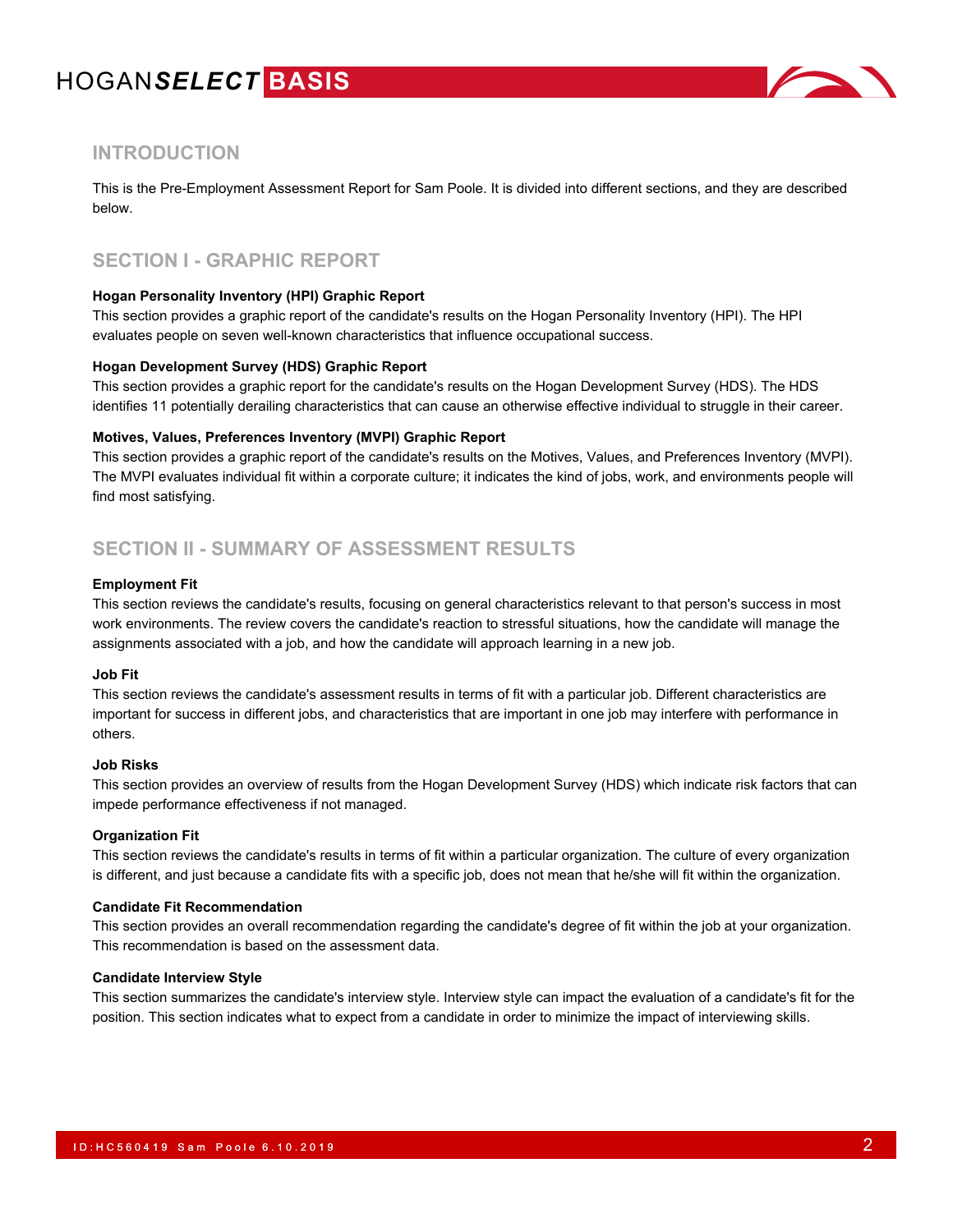

### **SECTION III - STRUCTURED INTERVIEW GUIDE**

This section provides a structured interview guide based on the candidate's assessment results. The interview guide is designed to increase the hiring manager's understanding of the assessment results and allow him/her to probe areas of particular concern regarding the candidate's job fit. The guide also provides a systematic method for making a hiring decision using a combination of the assessment and the interview results.

## **SECTION IV – OVERALL EVALUATION OF CANDIDATE**

This section provides a way in which to combine the candidate's assessment and interview results into an overall evaluation. From this, you will be able to make a more informed hiring decision.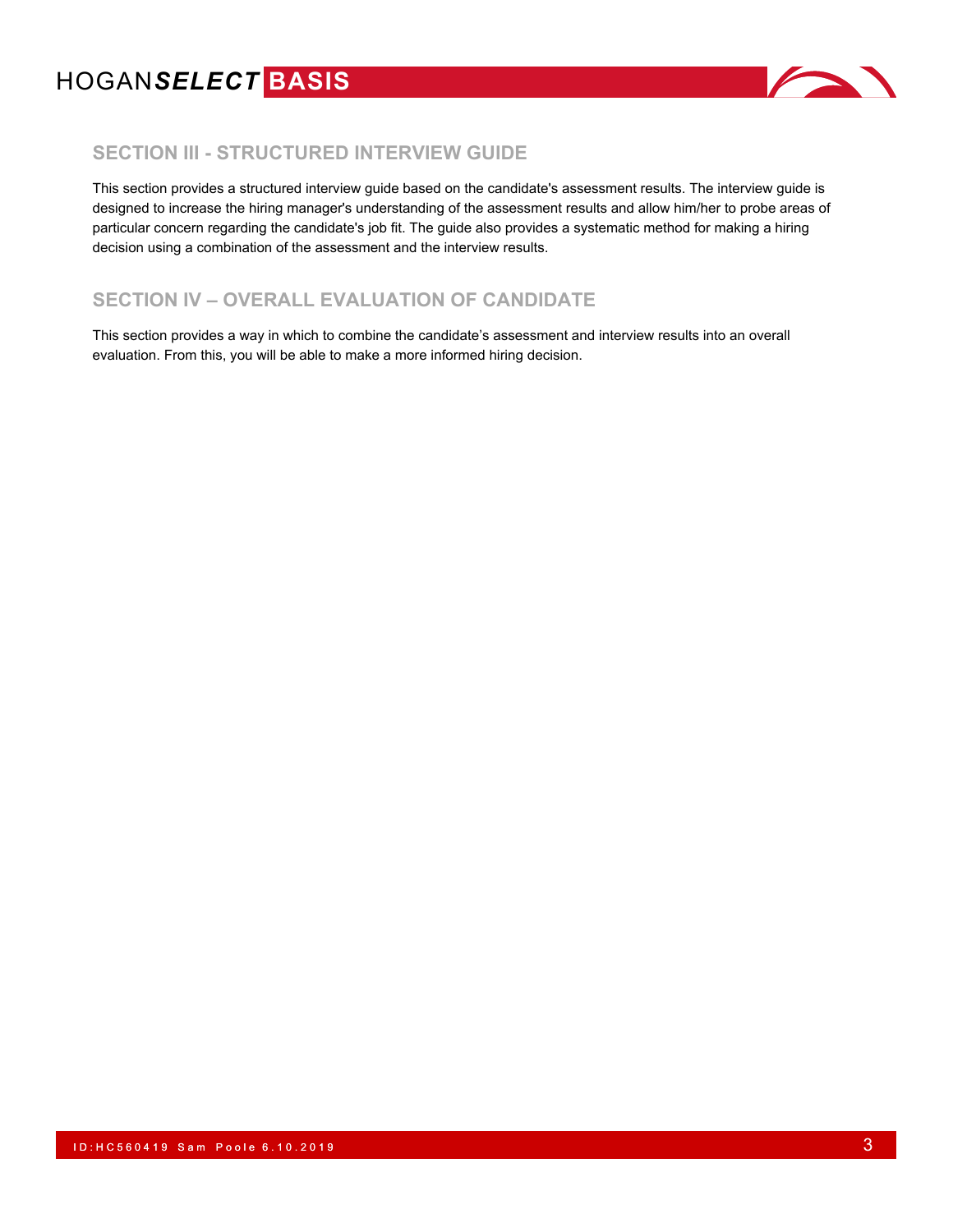

NOTES: Scales with a shaded bar have been identified as important to success. Scores inside the range increase a candidate's probability of success.

| <b>Adjustment</b>                | Reflects the degree to which a person is calm or moody and volatile. High scorers<br>seem confident, resilient, and optimistic. Low scorers seem tense, irritable, and<br>negative.                                                         |
|----------------------------------|---------------------------------------------------------------------------------------------------------------------------------------------------------------------------------------------------------------------------------------------|
| <b>Ambition</b>                  | Evaluates the degree to which a person seems leaderlike and values<br>achievement. High scorers seem competitive and hard working. Low scorers<br>seem unassertive and less interested in advancement.                                      |
| <b>Sociability</b>               | Assesses the degree to which a person appears socially self-confident. High<br>scorers seem outgoing and colorful. Low scorers seem reserved and quiet.                                                                                     |
| <b>Interpersonal Sensitivity</b> | Reflects tact and perceptiveness. High scorers seem friendly, warm, and popular.<br>Low scorers seem independent, frank, and direct.                                                                                                        |
| <b>Prudence</b>                  | Concerns self control and conscientiousness. High scorers seem organized,<br>dependable, and easy to supervise. Low scorers seem spontaneous and flexible.                                                                                  |
| Inquisitive                      | Reflects the degree to which a person seems curious, adventurous, and<br>imaginative. High scorers tend to be quick-witted and visionary, but easily bored.<br>Low scorers tend to be practical, focused, and able to concentrate.          |
| <b>Learning Approach</b>         | Reflects the degree to which a person values education as an end in itself. High<br>scorers tend to enjoy reading and studying. Low scorers are less interested in<br>formal education and more interested in hands-on learning on the job. |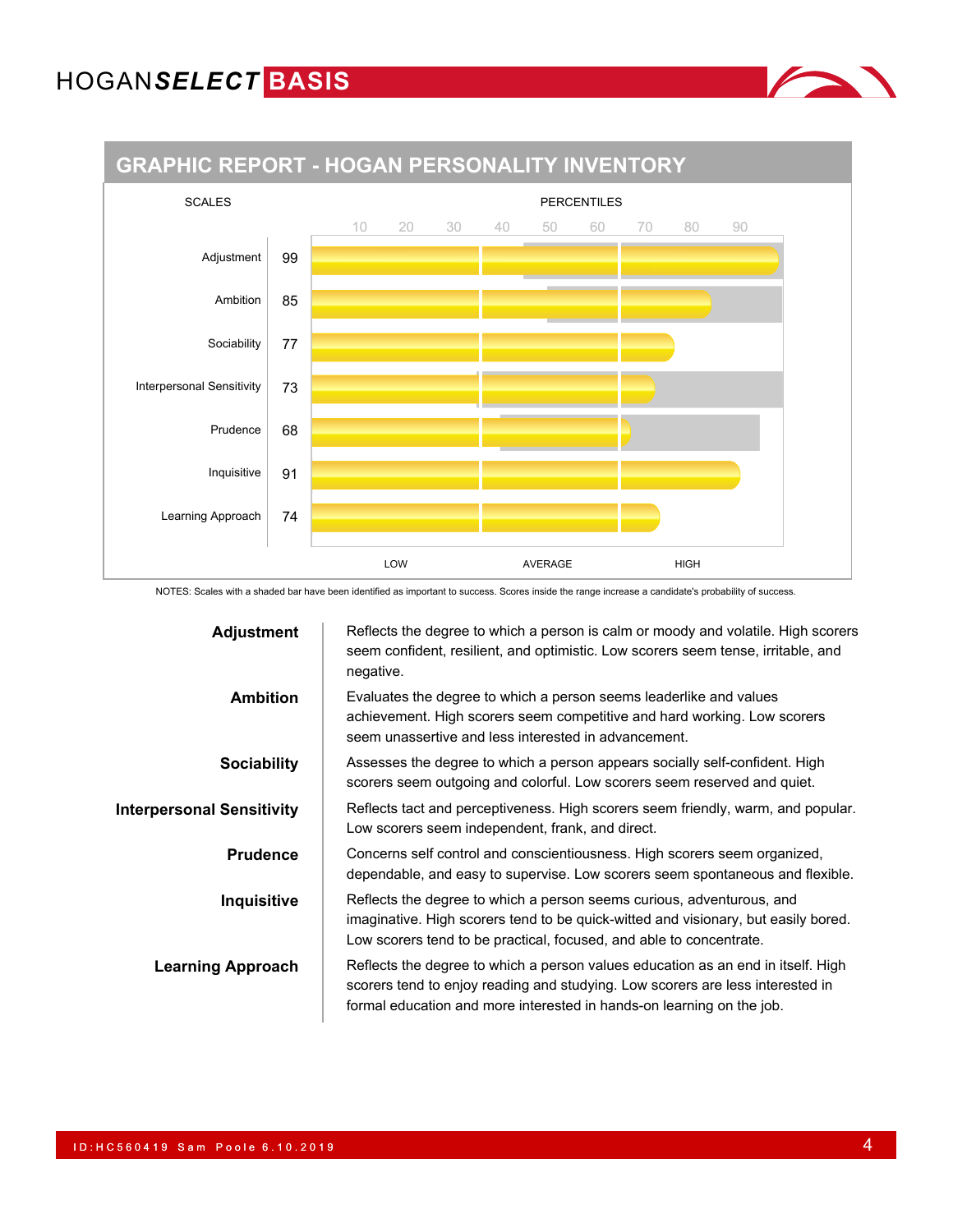



NOTES: Scales with a shaded bar have been identified as important to success. Scores inside the range increase a candidate's probability of success.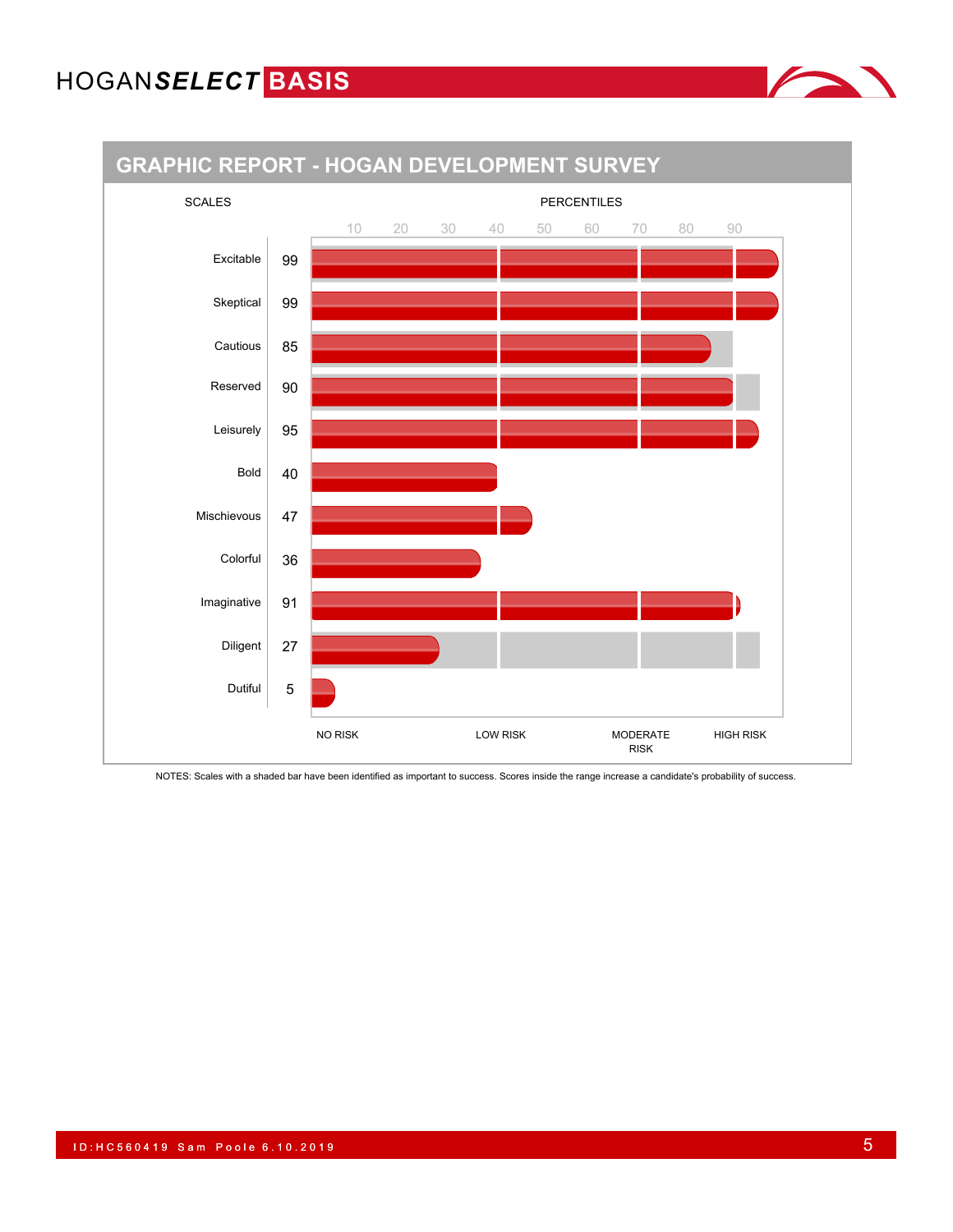

| <b>Excitable</b> | Behavior ranging from emotional calmness to emotional explosiveness.                                |
|------------------|-----------------------------------------------------------------------------------------------------|
| <b>Skeptical</b> | Behavior ranging from trusting others to believing others usually attempt to<br>deceive.            |
| <b>Cautious</b>  | Behavior ranging from flexibility to a cautious reluctance to try new things.                       |
| <b>Reserved</b>  | Behavior ranging from caring about others to a lack of concern about other<br>people.               |
| Leisurely        | Behavior ranging from cooperative and coachable to stubborn, irritable, and hard<br>to coach.       |
| <b>Bold</b>      | Behavior ranging from modesty to assertive self-promotion and inflated views of<br>one's value.     |
| Mischievous      | Behavior ranging from unassertive and responsible to impulsive and willing to test<br>the limits.   |
| Colorful         | Behavior ranging from quiet self-restraint to dramatic and entertaining self-<br>expression.        |
| Imaginative      | Behavior ranging from levelheaded and sensible to imaginative, unusual, and<br>unpredictable.       |
| <b>Diligent</b>  | Behavior ranging from relaxed and tolerant to detail-oriented, picky, and overly-<br>conscientious. |
| <b>Dutiful</b>   | Behavior ranging from independent to overly conforming and eager to please<br>others.               |
|                  |                                                                                                     |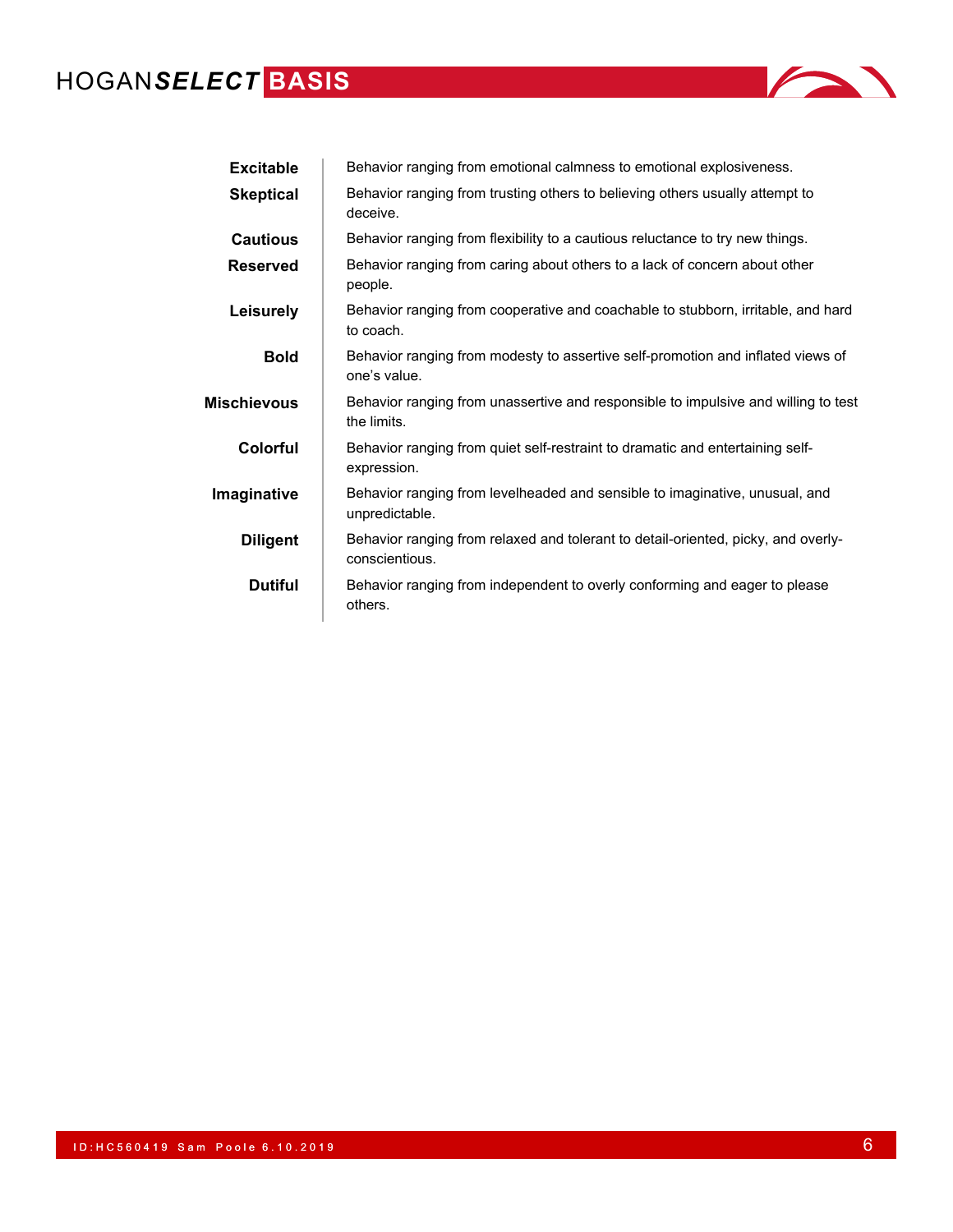

NOTES: Scales with a shaded bar have been identified as important to success. Scores inside the range increase a candidate's probability of success.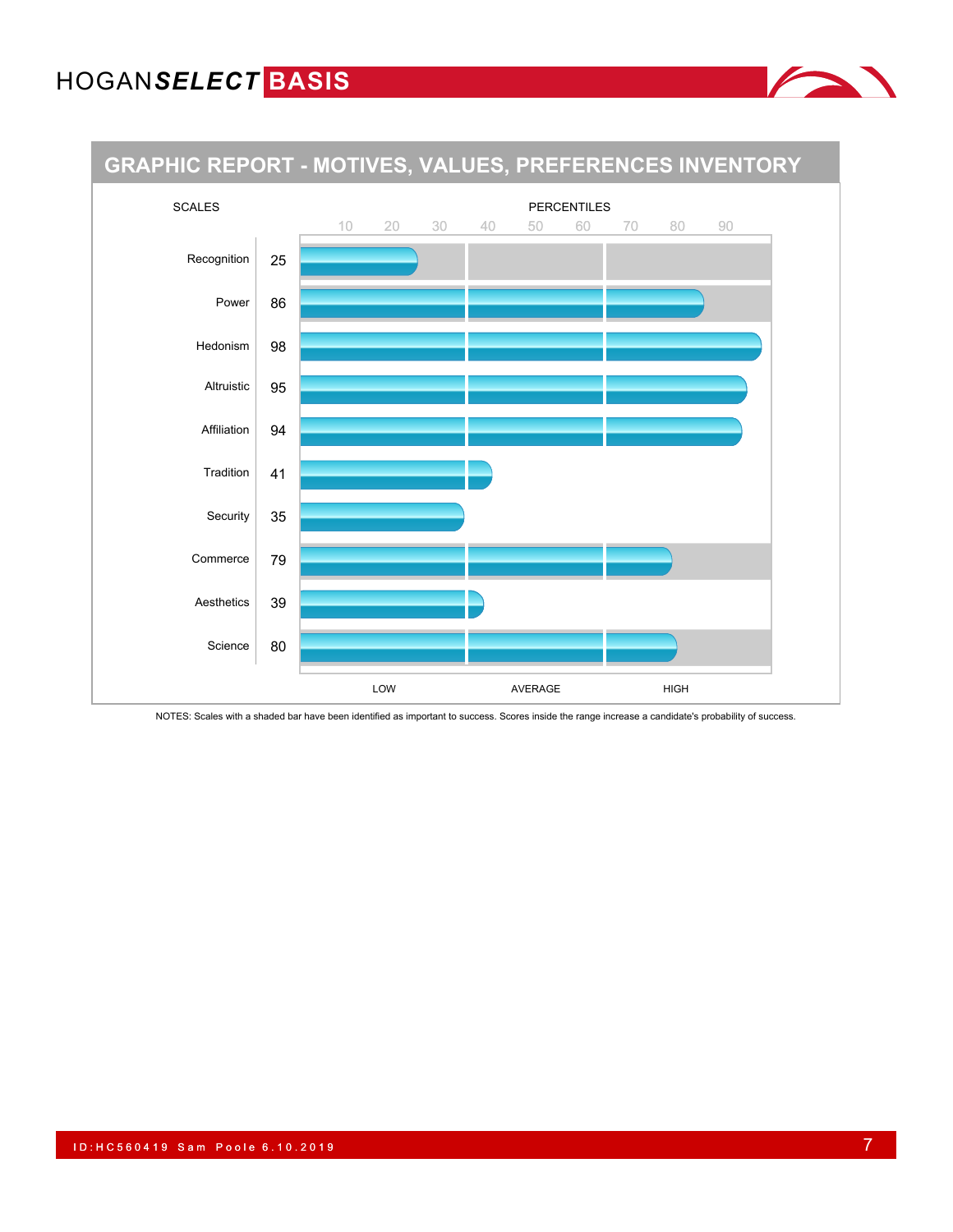| <i>ECI</i> BASIS   |                                                                                                                                        |
|--------------------|----------------------------------------------------------------------------------------------------------------------------------------|
| <b>Recognition</b> | Concerns a desire to be recognized, and a lifestyle guided by a search for<br>opportunities to be noticed.                             |
| <b>Power</b>       | Concerns the desire to make a difference, and a lifestyle characterized by<br>competition and achievement striving.                    |
| <b>Hedonism</b>    | Concerns the pursuit of fun, variety, and pleasure, and a lifestyle organized<br>around eating, drinking, traveling, and entertaining. |
| <b>Altruistic</b>  | Concerns a need to help others, and a lifestyle organized around coaching,<br>teaching, and improving the lives of the less fortunate. |
| <b>Affiliation</b> | Concerns a desire for social contact, and a lifestyle organized around socializing<br>and reaching out to others.                      |
| <b>Tradition</b>   | Concerns a commitment to family, work, respect for authority, and a lifestyle                                                          |

organized around tradition and old-fashioned values.

**Aesthetics** Concerns quality, and a lifestyle organized around art, music, and fashion. **Science** Concerns being interested in science, enjoying technology, and preferring to make data-based—as opposed to intuitive—decisions.

increases and financial planning.

**Security** Concerns a need for predictability, structure, order, and a lifestyle organized around avoiding risks and minimizing errors and mistakes. **Commerce** Concerns an interest in financial issues, and a lifestyle organized around salary

ID : HC 560 419 Sam Poole 6.10.2019 **8**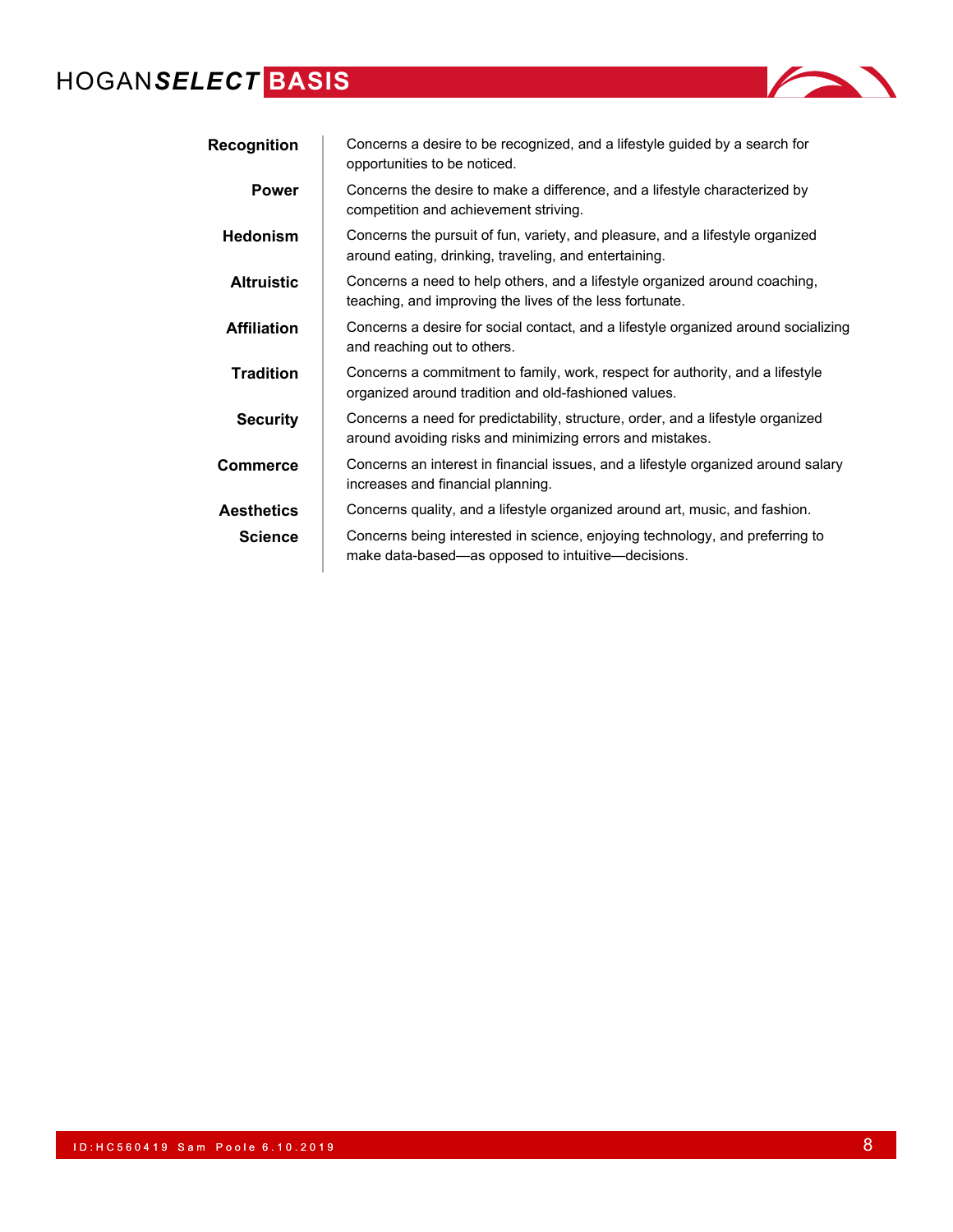

### **Section II – Summary of Assessment Results**

### **Employment Fit — Overall Suitability for Work**

Sam Poole usually is poised, confident, and self-assured but also may overestimate his abilities, and may ignore feedback. He usually is conscientious, careful about rules and procedures, and will gather the information needed to make informed decisions. Sam Poole tends to be achievement oriented, interested in training, and will stay up to date on new developments in business and technology.

### **Job Fit — Suitability for the Position**

Mr. Poole will remain calm, steady, and focused when under stress. Others will appreciate his confidence and poise, but he may, at times, not seem appropriately concerned about impending problems. He will seem leaderlike and upwardly mobile, and will set high expectations for himself and others. He will work hard to advance his career, and may sometimes overextend himself due to overconfidence. He needs to be sure to bring his supporters along with him as his career advances. He will be perceived as tactful, warm, friendly, and tolerant, and will have real skill at managing relationships. Because he wants to please everyone, he will attempt to avoid conflict and avoid confronting performance issues. Mr. Poole is a conscientious, trustworthy, and hardworking person who is comfortable with rules and procedures. He will be planful and well organized, but he may tend to micromanage or overcontrol his staff.

- Will be calm and even-tempered despite heavy workloads and ambiguous task demands
- Tends to approach challenging work with confidence and optimism
- Will be seen as an energetic, self-confident, and action-oriented leader
- Enjoys making decisions and meeting difficult challenges
- Will read social and political cues quickly and easily
- Will work hard in an effort to please everyone
- Will have a keen eye for detail, provide staff with stepby-step instructions, and follow procedures
- Should have high standards regarding timeliness, quality, and adherence to rules

### **Candidate Strengths Candidate Areas of Concern**

- May overestimate own talents and abilities and ignore criticism and negative feedback
- May underestimate challenges that are more critical than they initially appear
- May tend to compete with colleagues, team members, and subordinates
- May become dissatisfied if opportunities for advancement don't come quickly enough
- May seem conflict-averse and have difficulty confronting staff when performance issues arise
- May have difficulty giving subordinates negative feedback
- May have difficulty prioritizing work due to a tendency to consider all details as critical
- May have problems changing direction quickly and being flexible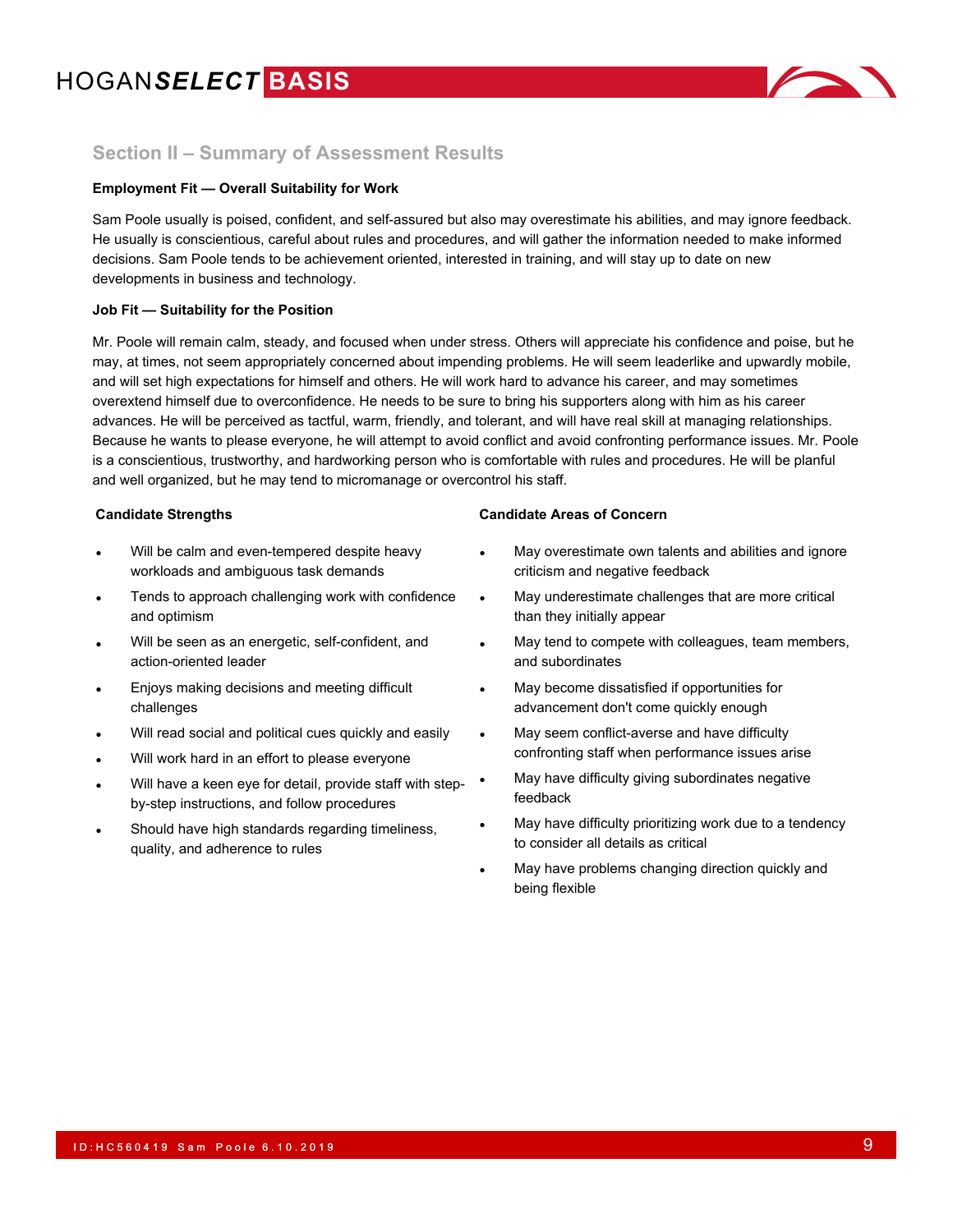

### **Job Risks - Tendencies that Could Undermine Performance Success**

Sam Poole has the following potential risks that need to be managed:

- He may seem indecisive and unwilling to act for fear of making a mistake. He may tend to be motivated by avoiding negative outcomes and may be reluctant to try new business activities due to a fear of failure. This potentially riskaverse style could lead him to avoid taking the strategic risks that often lead to successful outcomes.
- Although he seems tolerant and relaxed, he may be unwilling to hold others to high performance standards.
- Mr. Poole may be emotional when frustrated or irritated. Over time, others will see a pattern of initial enthusiasm for people and initiatives and then disappointment.
- He can be tough, insensitive, and detached. He will tend to ignore morale issues and communicate poorly.

#### **Organization Fit - Suitability for the Culture**

He wants opportunities to succeed and make an impact at work. He strongly prefers to lead and will dislike roles that lack decision-making discretion. Mr. Poole is not particularly interested in having his accomplishments recognized or working on high visibility teams or projects. He prefers to avoid politics and is happy to share credit and maintain a low profile. Mr. Poole likely will have a business savvy, bottom-line approach to work. He will be motivated to follow current business strategies, marketplace, competitors, and other relevant business issues. He will prefer to analyze problems in detail and base his decisions on all the available data. He will be unhappy in action-oriented organizations where decisions are made based on experience, instinct, and intuition.

#### **Overall Candidate Recommendation**

Based on the assessment results, and in comparison to the job or job family profile, Sam Poole's overall fit for the position is:





**Low Fit Moderate Fit High Fit**

#### **Candidate Interview Style**

**The following suggests how Sam Poole is likely to behave during the interview.**

| <b>Interview Style</b>                                                                                                                                               | Low | Moderate | High |
|----------------------------------------------------------------------------------------------------------------------------------------------------------------------|-----|----------|------|
| <b>Emotional Demeanor</b><br>Candidates with low scores may appear tense and nervous; those<br>with high scores may appear calm and relaxed.                         |     |          |      |
| Rapport<br>Candidates with low scores may seem quiet and even shy; those<br>with high scores may seem talkative and approachable.                                    |     |          |      |
| <b>Relationship Building</b><br>Candidates with low scores may appear challenging and<br>independent; those with high scores may seem agreeable and<br>ingratiating. |     |          |      |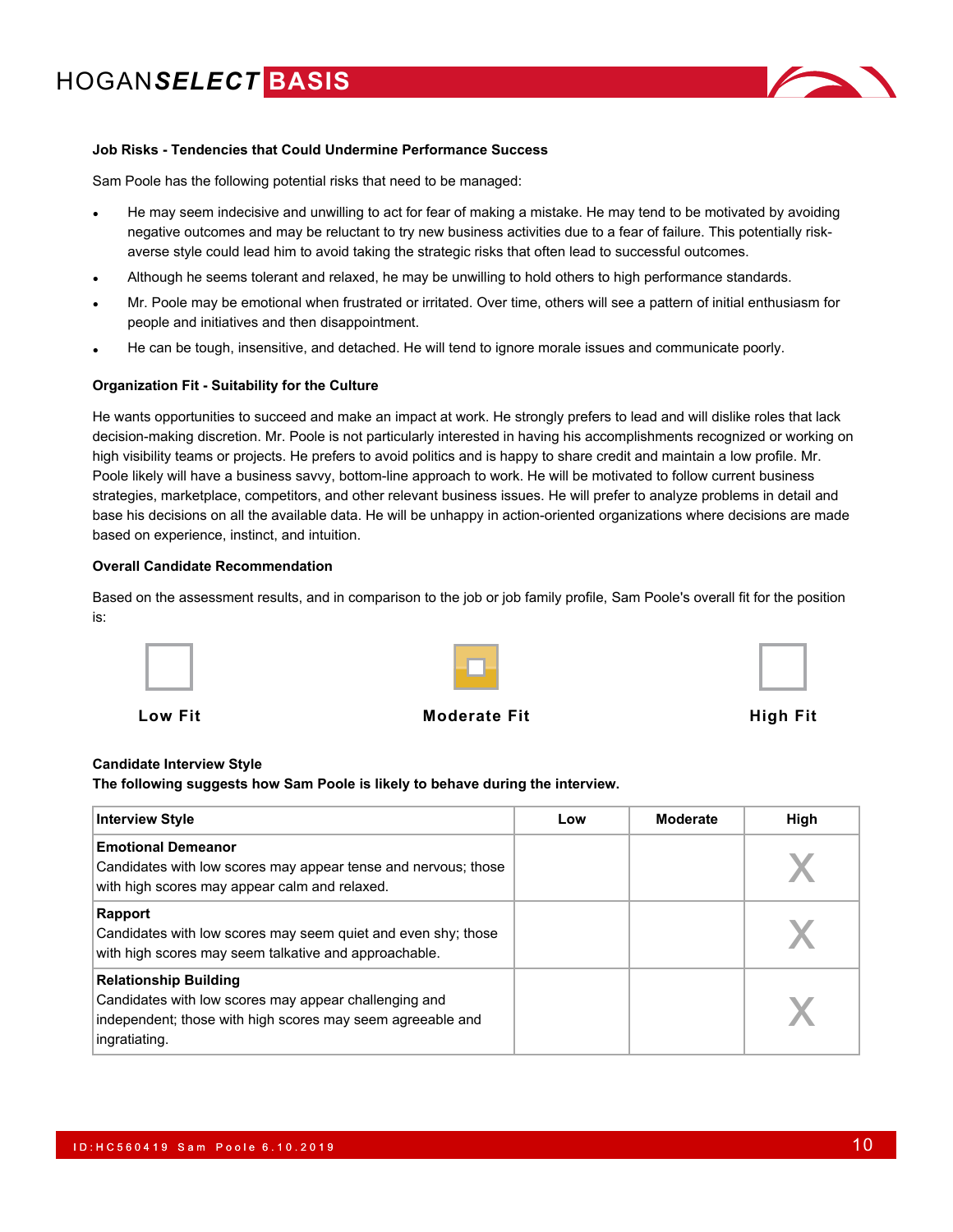

### **Section III - Structured Interview Guide**

### **Part 1 - Interview (Employment Fit)**

These questions about Employment Fit focus on how easy it will be to manage Mr. Poole. The questions are derived from the Assessment Report - Employment Fit.

| <b>Scale - Question</b>                                                                                                                                       |                                                                                                     | What to look for                                                                                                                      |                                                                                                                                    |      |
|---------------------------------------------------------------------------------------------------------------------------------------------------------------|-----------------------------------------------------------------------------------------------------|---------------------------------------------------------------------------------------------------------------------------------------|------------------------------------------------------------------------------------------------------------------------------------|------|
| <b>Adjustment</b><br>Give an example of how your ability to keep a "level head" made the difference<br>between success and failure.                           |                                                                                                     | The ability to remain calm in pressure-<br>filled situations, to avoid responding<br>emotionally, and to learn from past<br>mistakes. |                                                                                                                                    |      |
| Notes:                                                                                                                                                        |                                                                                                     | <b>Question Rating:</b>                                                                                                               |                                                                                                                                    |      |
|                                                                                                                                                               |                                                                                                     | Low                                                                                                                                   | Moderate                                                                                                                           | High |
| <b>Prudence</b><br>Describe a situation when it was important for you to complete an assignment<br>by a specific date or within a specific time frame.        |                                                                                                     |                                                                                                                                       | The ability to meet and follow-through on<br>commitments, to complete a high quality<br>task or assignment within a specified time |      |
| Notes:                                                                                                                                                        |                                                                                                     | <b>Question Rating:</b>                                                                                                               |                                                                                                                                    |      |
|                                                                                                                                                               |                                                                                                     | Low                                                                                                                                   | Moderate                                                                                                                           | High |
| <b>Learning Approach</b><br>Give an example of how you remain up-to-date with respect to new<br>developments in business and technology that affect your job. |                                                                                                     | performing the job.                                                                                                                   | Evidence of being willing to acquire<br>knowledge specific to your industry and<br>company in order to be more effective in        |      |
| Notes:                                                                                                                                                        |                                                                                                     |                                                                                                                                       | <b>Question Rating:</b>                                                                                                            |      |
|                                                                                                                                                               |                                                                                                     | Low                                                                                                                                   | Moderate                                                                                                                           | High |
|                                                                                                                                                               | <b>Employment Fit Rating</b>                                                                        |                                                                                                                                       |                                                                                                                                    |      |
| Clear issues or concerns that may<br>present management challenges<br>regardless of coaching and<br>development.                                              | Some potential management<br>challenges that could be overcome<br>through coaching and development. | learn.                                                                                                                                | Candidate would be easy to manage<br>based on an ability to handle stress,<br>dependability, and a willingness to                  |      |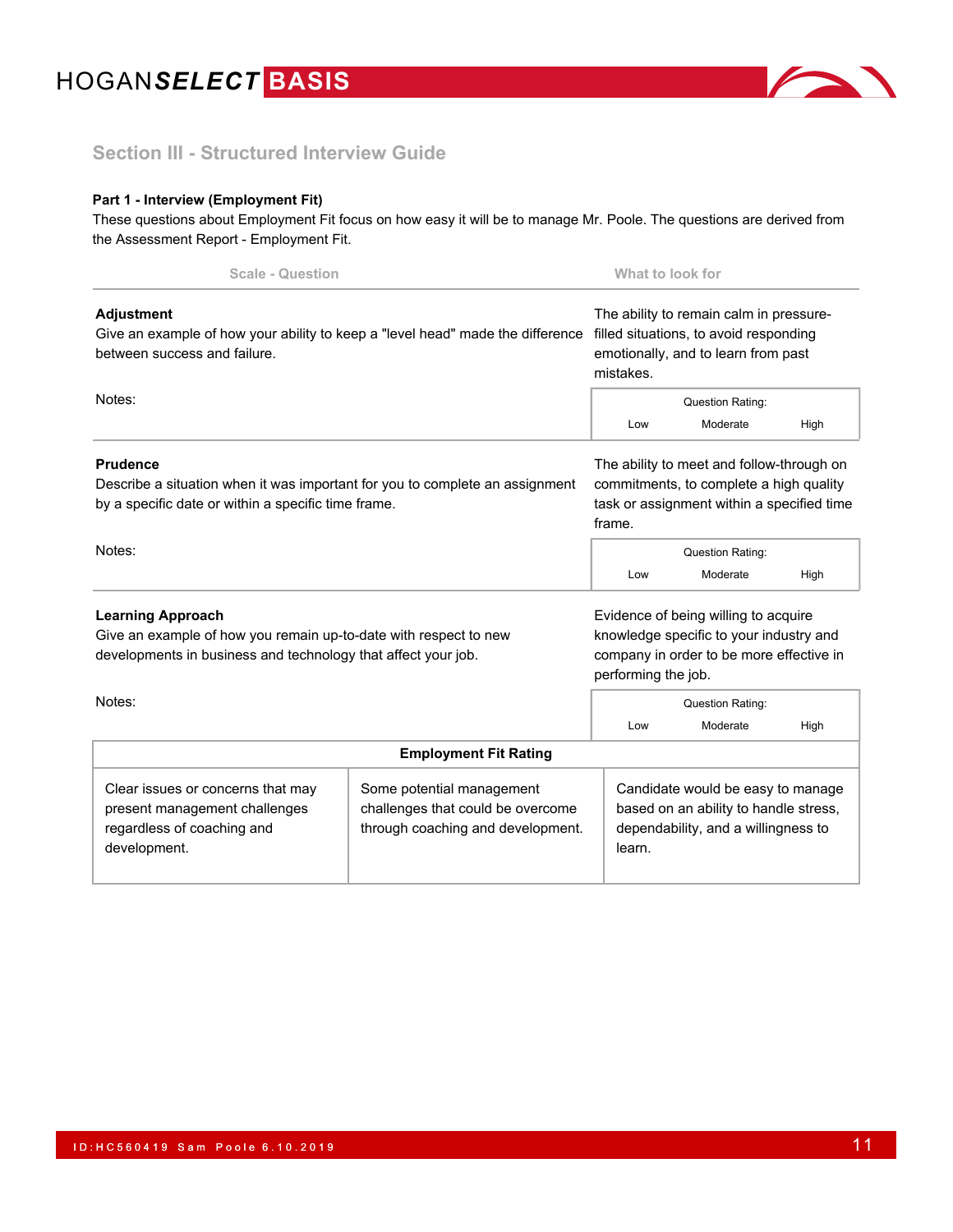

### **Part 2 - Interview (Job Fit)**

Questions about Job Fit focus on Mr. Poole's ability to perform in the job. The questions are derived from the Assessment Report - Job Fit.

| <b>Scale - Question</b>                                                                                                                                                                                |                                                                                     | What to look for |                                                                                                                                          |      |  |
|--------------------------------------------------------------------------------------------------------------------------------------------------------------------------------------------------------|-------------------------------------------------------------------------------------|------------------|------------------------------------------------------------------------------------------------------------------------------------------|------|--|
| <b>Adjustment</b><br>Tell me about a time when someone provided you with constructive feedback<br>that had a notable impact on your performance.                                                       |                                                                                     |                  | Answers suggesting that the applicant<br>hears and will pay attention to feedback in<br>order to make appropriate behavioral<br>changes. |      |  |
| Notes:<br><b>Question Rating:</b><br>Low<br>Moderate                                                                                                                                                   |                                                                                     |                  | High                                                                                                                                     |      |  |
| <b>Adjustment</b><br>How do you decide when to solicit feedback and from whom?                                                                                                                         |                                                                                     |                  | Looking for the ability to scan the<br>environment and align strategy and<br>interpersonal approach.                                     |      |  |
| Notes:                                                                                                                                                                                                 |                                                                                     |                  | <b>Question Rating:</b><br>Moderate                                                                                                      | High |  |
| <b>Ambition</b><br>Give an example of a time when your impatience interfered with your ability to<br>reach a goal.                                                                                     |                                                                                     |                  | Looking for the ability to modulate his<br>drive to keep others motivated.                                                               |      |  |
| Notes:                                                                                                                                                                                                 |                                                                                     | Low              | Question Rating:<br>Moderate                                                                                                             | High |  |
| <b>Interpersonal Sensitivity</b><br>Tell me about a time when a difficult interpersonal situation delayed your ability<br>to make a decision or to address it in a direct and timely manner.<br>Notes: |                                                                                     | situations.      | Looking for answers suggesting the<br>applicant may avoid confronting difficult<br>Question Rating:                                      |      |  |
|                                                                                                                                                                                                        |                                                                                     | Low              | Moderate                                                                                                                                 | High |  |
|                                                                                                                                                                                                        | <b>Job Fit Rating</b>                                                               |                  |                                                                                                                                          |      |  |
| Poor or missing examples of<br>successful performance of the job.                                                                                                                                      | Some positive examples associated<br>with the successful performance of<br>the job. |                  | Specific, positive examples in each<br>of the areas associated with<br>successful performance of the job.                                |      |  |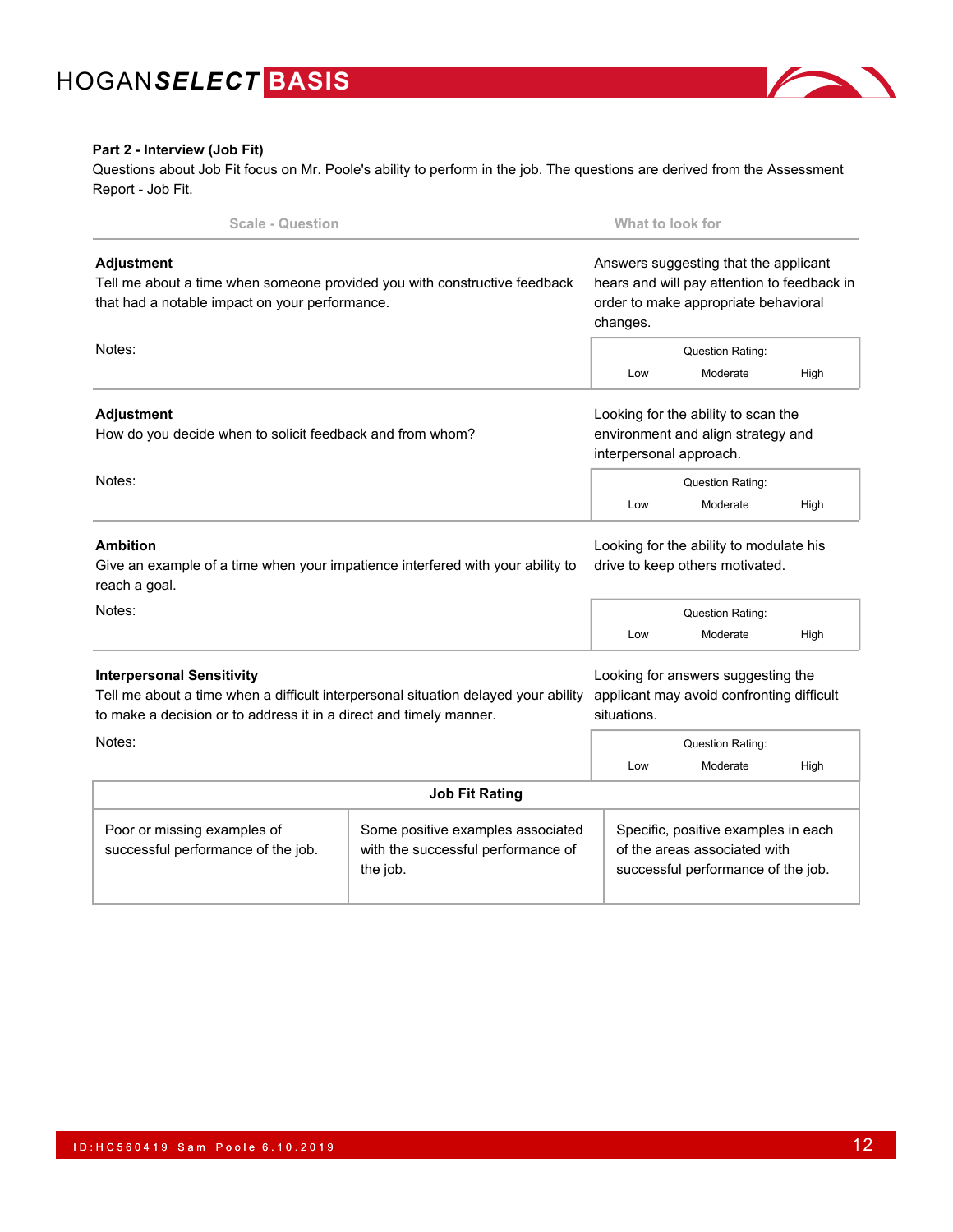

### **Part 3 - Interview (Organization Fit)**

Questions about Organization Fit focus on Sam Poole's fit with the values and culture of the organization. The questions are derived from the Assessment Report - Organization Fit.

| <b>Scale - Question</b>                                                                                                                                                                          |                                                                                     | What to look for                                                                                                                                |                                                                                                                                                                                              |      |  |
|--------------------------------------------------------------------------------------------------------------------------------------------------------------------------------------------------|-------------------------------------------------------------------------------------|-------------------------------------------------------------------------------------------------------------------------------------------------|----------------------------------------------------------------------------------------------------------------------------------------------------------------------------------------------|------|--|
| <b>Power</b><br>Can you give an example of a time when you competed directly with others to<br>meet an important goal? Describe how you handled the situation.<br>Notes:                         |                                                                                     | Look for signs of the ability to step<br>forward, take control and direct others<br>even if not part of the original plans.<br>Question Rating: |                                                                                                                                                                                              |      |  |
|                                                                                                                                                                                                  |                                                                                     | Low                                                                                                                                             | Moderate                                                                                                                                                                                     | High |  |
| <b>Power</b><br>Give an example of a time when you completed work yourself that, practically<br>and realistically, you should have delegated to others.                                          |                                                                                     |                                                                                                                                                 | Answers suggesting the applicant will<br>tend to be reluctant to assign work to<br>others.                                                                                                   |      |  |
| Notes:                                                                                                                                                                                           |                                                                                     |                                                                                                                                                 | Question Rating:<br>Moderate                                                                                                                                                                 | High |  |
| <b>Recognition</b><br>Describe a situation in which someone else received credit for a success that<br>you actually made the greatest contribution to. How did you respond?                      |                                                                                     |                                                                                                                                                 | Answer demonstrates the candidate's<br>ability to push for recognition when it is                                                                                                            |      |  |
| Notes:                                                                                                                                                                                           |                                                                                     | Low                                                                                                                                             | Question Rating:<br>Moderate                                                                                                                                                                 | High |  |
| <b>Commerce</b><br>Give me an example of a time that you paid too much attention to the bottom<br>line and lost focus on staff needs as a result. How did you remedy the<br>situation?<br>Notes: |                                                                                     |                                                                                                                                                 | Answer suggests the candidate has<br>learned from past mistakes in balancing<br>people and profitability, and will know<br>where to draw the lines in the future.<br><b>Question Rating:</b> |      |  |
|                                                                                                                                                                                                  |                                                                                     |                                                                                                                                                 | Moderate                                                                                                                                                                                     | High |  |
|                                                                                                                                                                                                  | <b>Organization Fit Rating</b>                                                      |                                                                                                                                                 |                                                                                                                                                                                              |      |  |
| Poor or missing examples of<br>successful performance of the job.                                                                                                                                | Some positive examples associated<br>with the successful performance of<br>the job. |                                                                                                                                                 | Specific, positive examples in each<br>of the areas associated with<br>successful performance of the job.                                                                                    |      |  |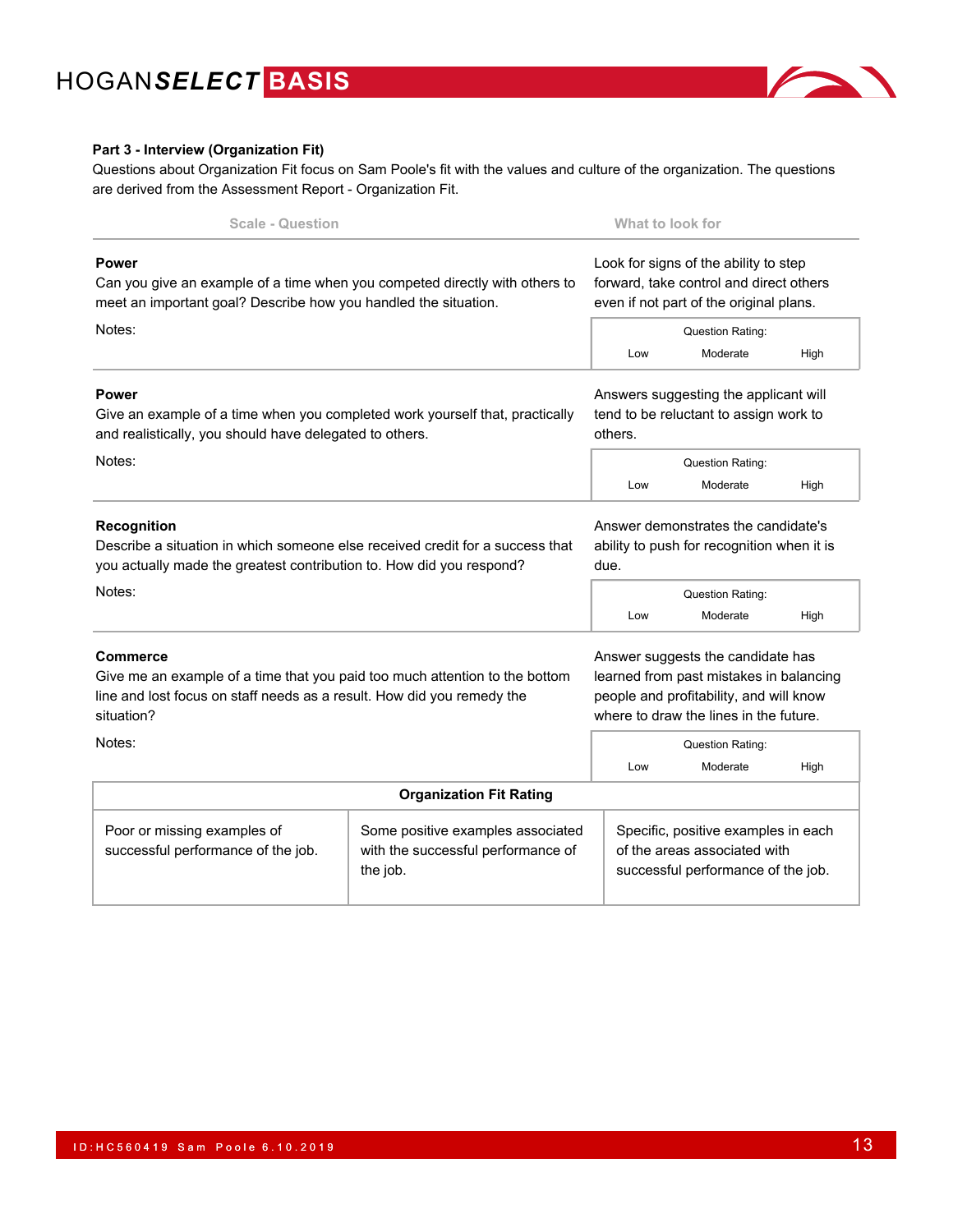

### **Part 3 - Interview (Position Fit)**

Use this part of the interview guide to ask questions that are specific to the requirements of an open position. These questions can range from specific requirements unique to a particular unit of the organization to technical skills that are needed to perform the basic function of the job.

| <b>QUESTION:</b>                                                      |                                                                     |                                                                          |
|-----------------------------------------------------------------------|---------------------------------------------------------------------|--------------------------------------------------------------------------|
|                                                                       |                                                                     |                                                                          |
| <b>QUESTION:</b>                                                      |                                                                     |                                                                          |
|                                                                       |                                                                     |                                                                          |
| <b>QUESTION:</b>                                                      |                                                                     |                                                                          |
|                                                                       |                                                                     |                                                                          |
|                                                                       |                                                                     |                                                                          |
| <b>QUESTION:</b>                                                      |                                                                     |                                                                          |
|                                                                       |                                                                     |                                                                          |
|                                                                       | <b>Position Fit Rating</b>                                          |                                                                          |
| Poor or missing examples of<br>behavior associated with position fit. | Some positive examples of behavior<br>associated with position fit. | Specific, positive examples of<br>behavior associated with position fit. |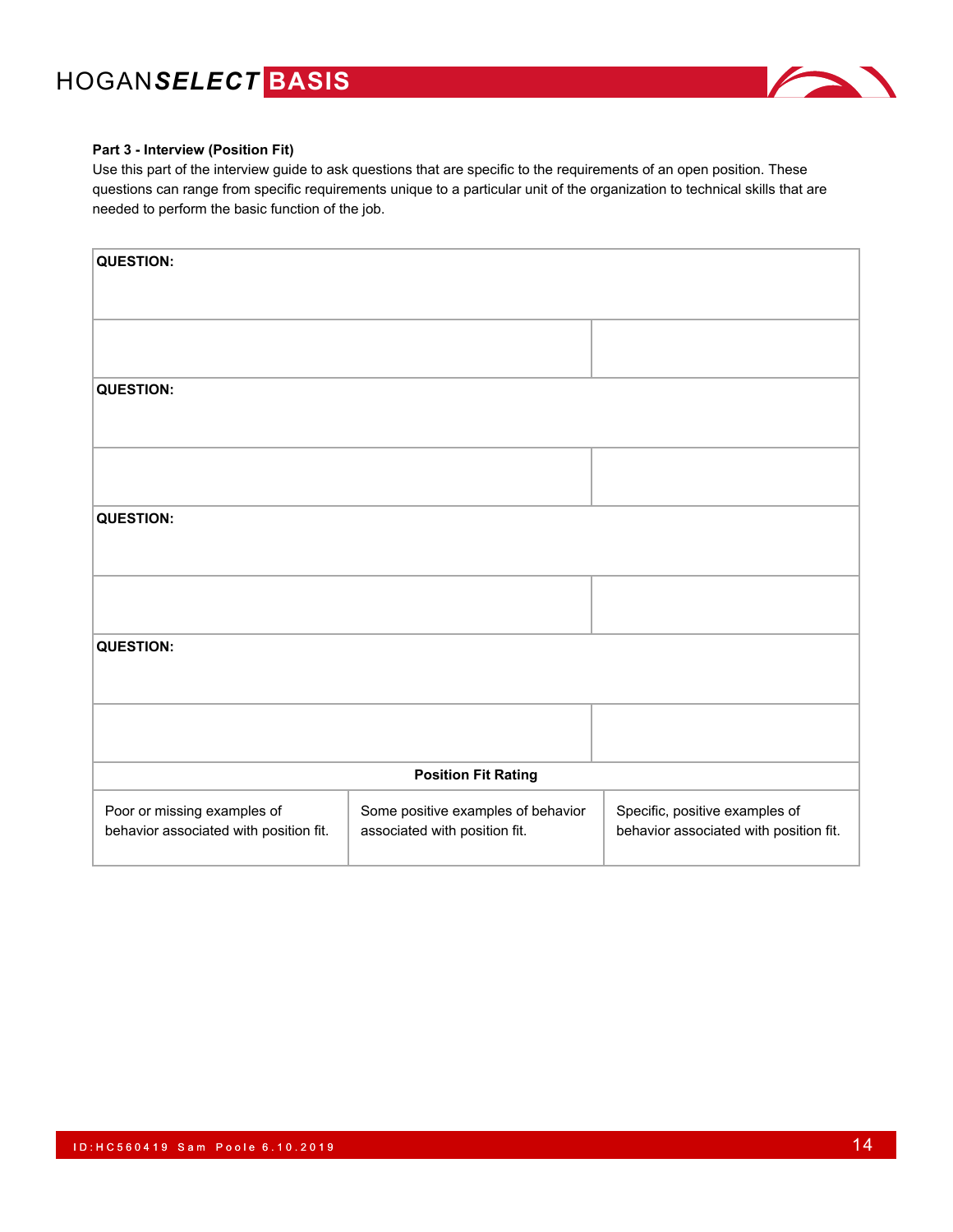

## **Section IV – Overall Evaluation for Sam Poole**

Part 4 is designed to evaluate the candidate's probability of success in the open position. Complete steps A, B, and C to reach a final hiring decision.

### **A. Review of the interview results**

Transfer your ratings from Section III to the table below by placing an (X) in the appropriate box and note any comments you have on the candidate's performance.

| <b>Interview Area</b>   | Low | <b>Moderate</b> | High | <b>Comments</b> |
|-------------------------|-----|-----------------|------|-----------------|
| <b>Employment Fit</b>   |     |                 |      |                 |
| Job Fit                 |     |                 |      |                 |
| <b>Organization Fit</b> |     |                 |      |                 |
| <b>Position Fit</b>     |     |                 |      |                 |

Based on your interview ratings, evaluate the candidate's overall probability of success.

| <b>Probability of Success (Interview)</b> |                                                                                                                      |  |  |  |  |
|-------------------------------------------|----------------------------------------------------------------------------------------------------------------------|--|--|--|--|
| 1= I ow                                   | Several areas of fit are low and indicate concern regarding the candidate's probability of<br>success.               |  |  |  |  |
| 2= Moderate                               | Most areas of fit are moderate to high with only minor concerns regarding the candidate's<br>probability of success. |  |  |  |  |
| $3 =$ High                                | Moderate to high fit across all areas indicate that the candidate has a high probability of<br>success.              |  |  |  |  |